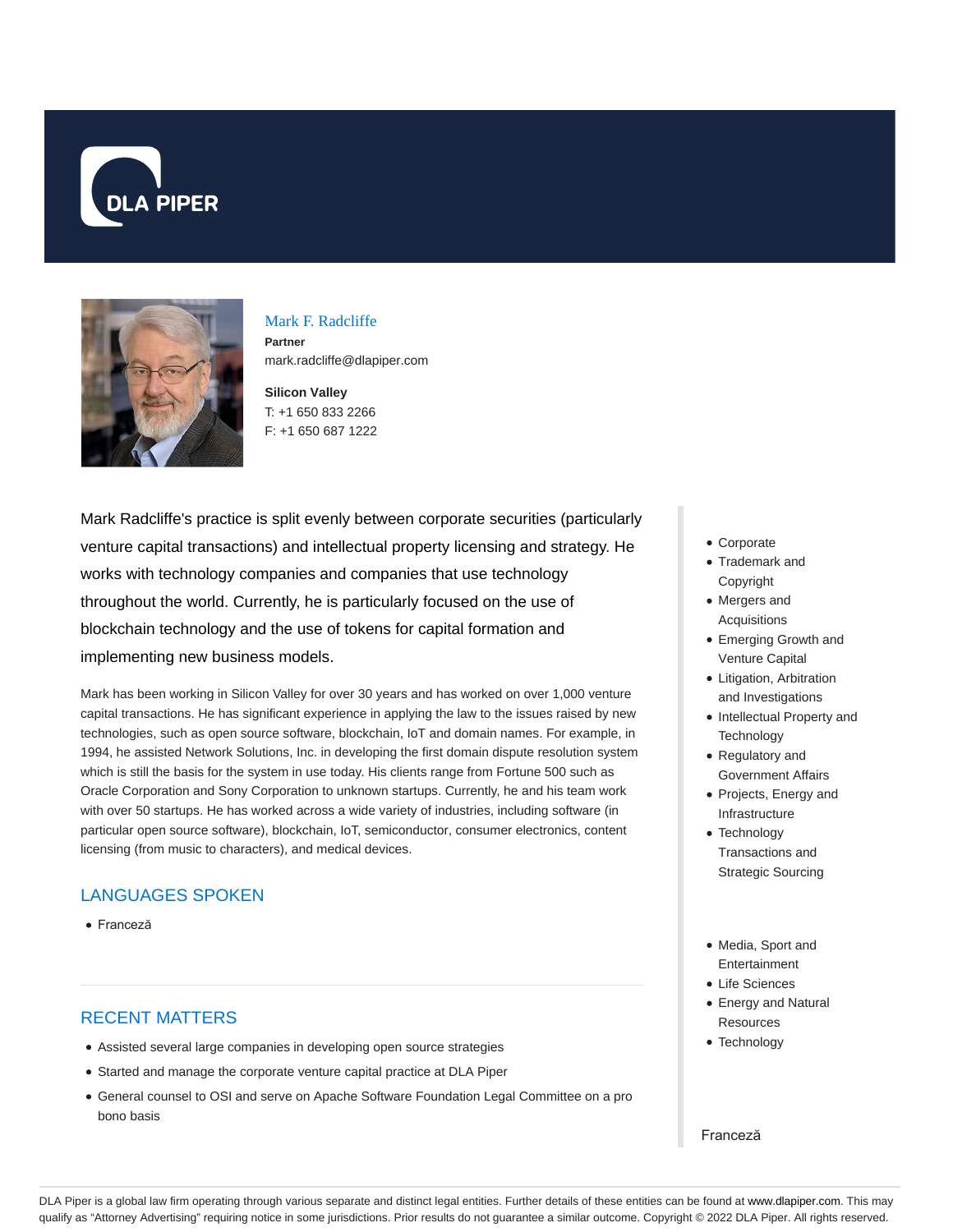- General counsel to the OpenStack Foundation (open source cloud computing project)
- Assisted the Navajo Nation in adopting a modified version of Article II of the UCC
- Assisted blockchain startup in its licensing strategy
- Assisted several blockchain startups in financing
- Assisted on ICOs
- Assisted Network Solutions in developing the first domain dispute resolution policy in 1994 (still used in current ICANN Dispute Resolution Policy)
- Assisted Dr. Suess Estate in determining what words, characters and symbols to register as trademarks
- Assisted major corporation in obtaining a license from a financially troubled company with a \$40M prepaid royalty and ensured that the license would survive bankruptcy
- Assisted large Asian company in developing IP asset management strategy for its 50,000 patents

### REPRESENTATIVE CLIENTS

- Anaconda, Inc.
- Lightbend, Inc.
- Munich Re
- AIG
- Sun Microsystems, Inc. (former)
- Sony Corporation
- NEC
- Siemens Corporation

### **CREDENTIALS**

# Admissions

California

## **Recognitions**

- Chambers USA 2021 - Band 2, California Technology: Transactions 2015 - Band 1, California IT & Outsourcing: Transactions 2013-14 - Band 3, USA Outsourcing 2012, 2014 - Band 1, California IT & Outsourcing 2013 - Star Individual, California IT & Outsourcing
- Chambers FinTech 2022 - Band 3, USA FinTech Legal: Blockchain & Cryptocurrencies
- The Legal 500 United States
- 2020 Recommended, Fintech 2018-20, 2015 - Recommended, Venture Capital & Emerging Companies 2016 - Recommended, Patents: Portfolio Management and Licensing 2012-15 - Recommended, Technology: Transactions 2012-14 - Recommended, Technology Outsourcing

Mark was named the 2019 Lawyer of the Year by Best Lawyers, and he is the only attorney to receive this award in his practice area in his metro region. He is also listed as a "highly recommended expert" for his transactional experience in the IAM Patent 1000, The World's Leading Patent Professionals 2018.

### **Education**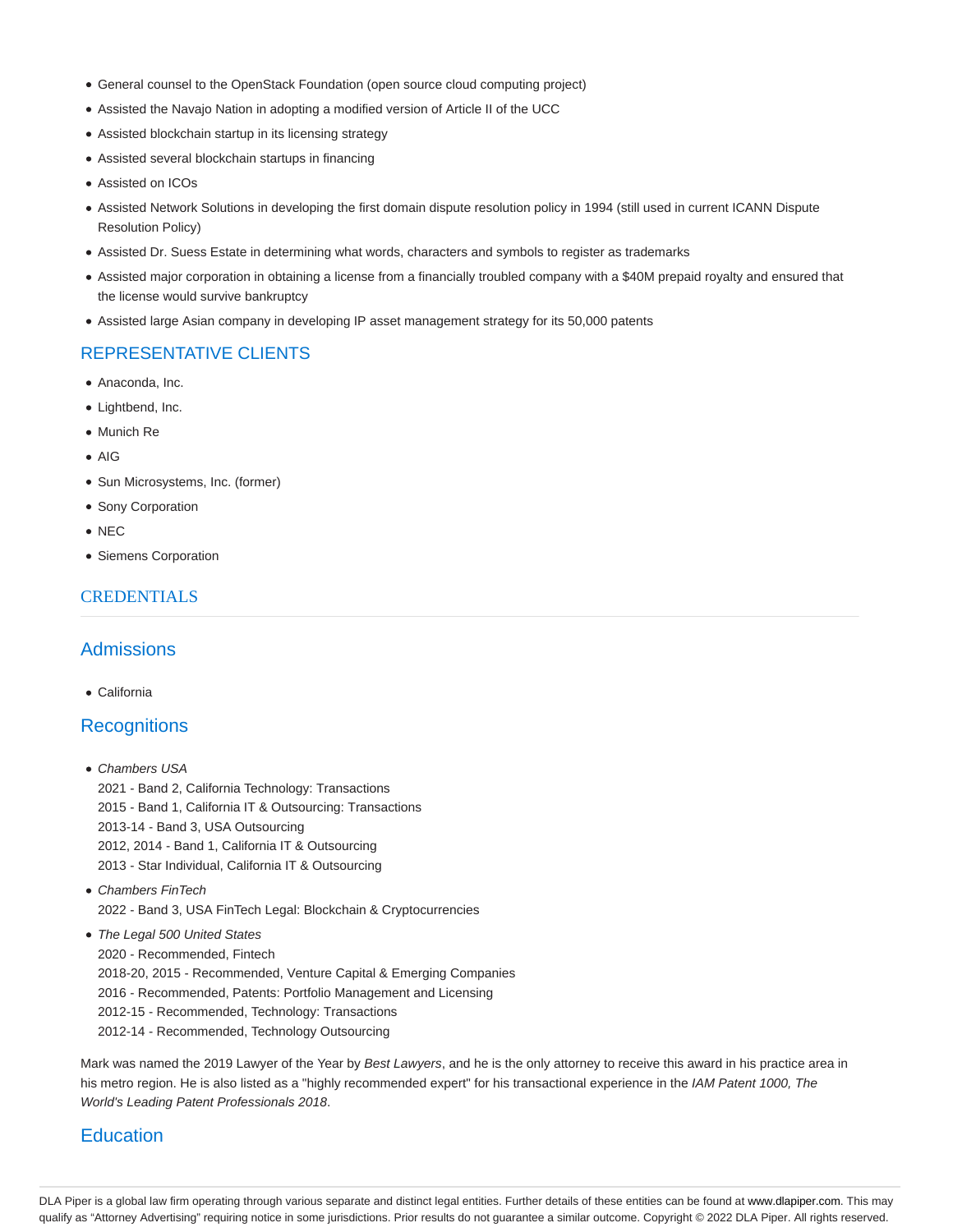- J.D., Harvard University 1981 1998 Distinguished Alumni Award
- B.S., Chemistry, University of Michigan 1974 magna cum laude
- Université Paris Panthéon-Sorbonne I 1972 Certificate of Completion

# **Memberships**

- International Trademark Association
- South Bay Trademark Lawyer's Association, Founder
- **Bar Association of San Francisco, former Chairman of the Computer Law Section**
- American Bar Association
- AIPLA

# Civic and Charitable

- Computer Law Association, former Board of Directors
- Journal of Internet Law, Editor in Chief
- BNA Electronic Commerce & Law Report, Advisory Board
- Computer Lawyer, Editorial Board
- Cyberspace Lawyer, Editorial Board
- Electronic Commerce and Law Report, Advisory Board
- Global Intellectual Property Asset Management Report, Advisory Board
- General Counsel, Open Source Initiative

# INSIGHTS

# **Publications**

**DeFi participants should prepare to confront the unknown as bankruptcies loom**

23 June 2022

Do not assume that a bankruptcy involving a DeFi platform would operate in a manner similar to other financial institution bankruptcy cases.

**Exploring the metaverse: What laws will apply?**

22 June 2022 Intellectual Property and Technology News For those intrigued by the metaverse, and for creators building metaverse projects, here are practical considerations.

**Blockchain and Digital Assets News and Trends**

16 June 2022 Blockchain and Digital Assets News and Trends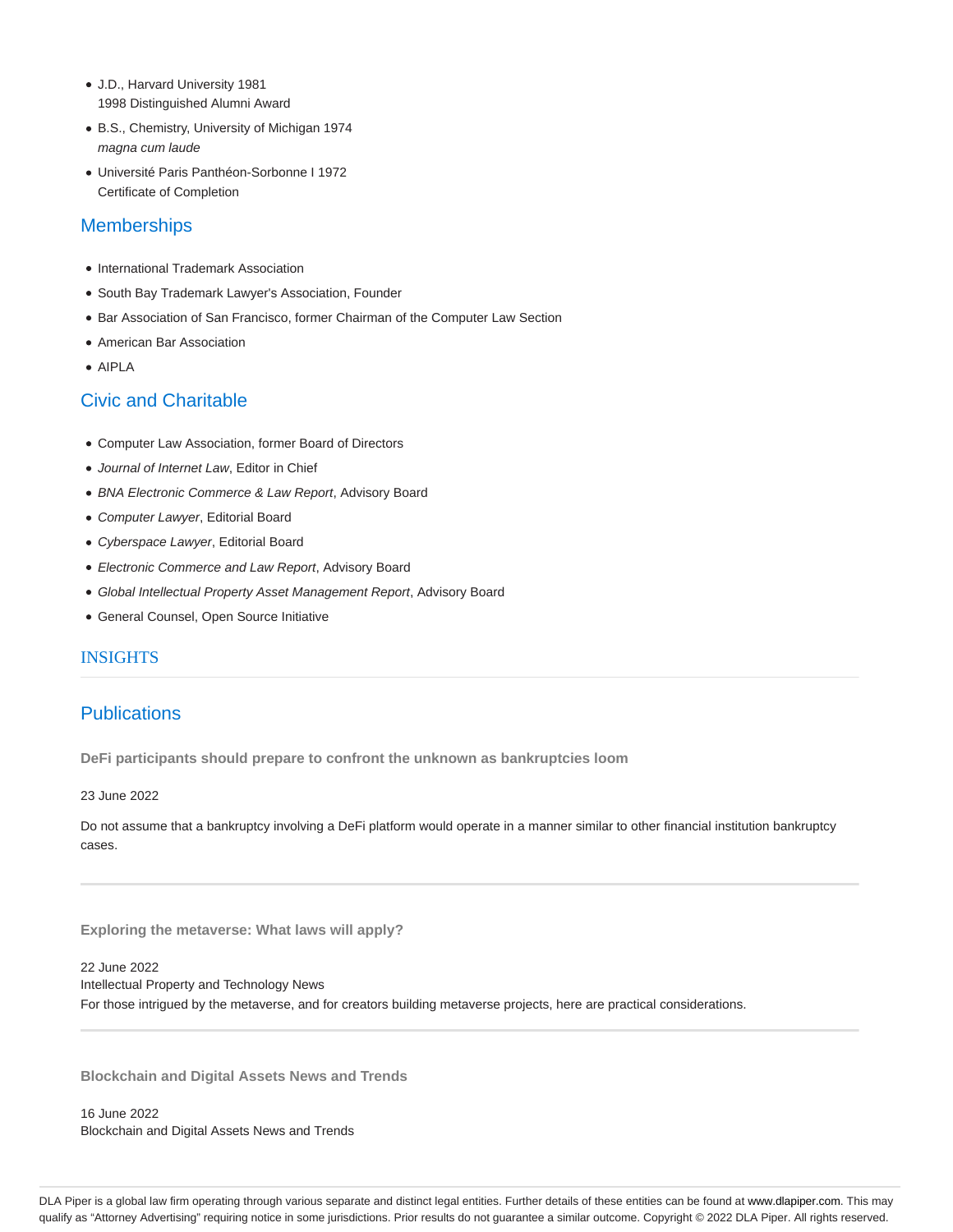23 May 2022 Blockchain and Digital Assets News and Trends OECD releases public consultation document on crypto tax reporting in effort to increase transparency.

**Blockchain and Digital Assets News and Trends**

19 April 2022 Blockchain and Digital Assets News and Trends Treasury report on money laundering and terrorist finance in the art trade looks at NFT marketplaces; FDIC issues new crypto-asset guidance and notification requirements.

**Blockchain and Digital Assets News and Trends**

18 March 2022 Blockchain and Digital Assets News and Trends Biden EO aims to protect digital asset consumers; UK authorities seize NFTs; Ukraine receiving crypto donations.

**Exploring the metaverse: What laws will apply?**

22 February 2022 Like any new foundational technology, the metaverse remains confusing and unknown to many. Writing for Chambers TMT 2022, we explore key questions.

**Blockchain and Digital Assets News and Trends**

18 February 2022 Blockchain and Digital Assets News and Trends Lawsuit tackles tax treatment of staking rewards; SEC settles with crypto lending platform; emergency measures in Canada affect financial services entities.

**SEC settles with BlockFi crypto lending platform**

18 February 2022 This case provides insight into how the SEC evaluates and will scrutinize crypto lending platforms.

**Blockchain and Digital Assets News and Trends**

25 January 2022 Blockchain and Digital Assets News and Trends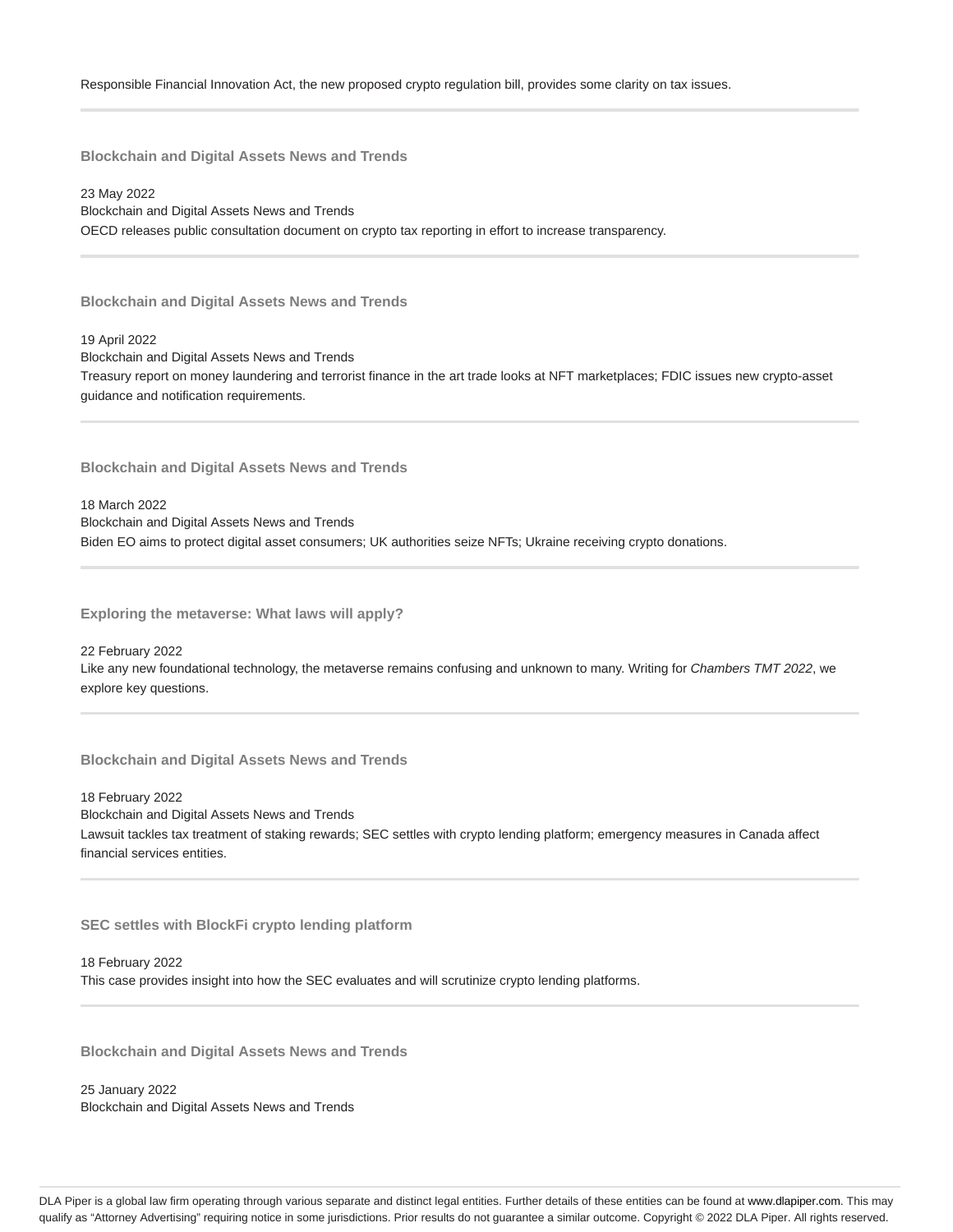The first major enforcement action in the blockchain space provides important insights for developers and operators of DeFi markets; IMF calls for global crypto regulation; FTC issues consumer alert on crypto payment scams.

**Blockchain and Digital Assets News and Trends**

21 December 2021 Blockchain and Digital Assets News and Trends Breaking legal news on cryptoassets and cryptocurrency, plus: Google sues to disrupt massive botnet

**Blockchain and Digital Assets News and Trends**

22 November 2021 Blockchain and Digital Assets News and Trends Infrastructure bill, including crypto "broker" rules, becomes law.

**Blockchain and Digital Assets News and Trends**

18 October 2021 Blockchain and Digital Assets News and Trends Non-fungible tokens: What are the legal risks?

**Blockchain and Digital Assets News and Trends**

17 September 2021 Blockchain and Digital Assets News and Trends

Proposed infrastructure bill would subject cryptocurrencies to wash sale and constructive sale rules.

**Blockchain and Digital Assets News and Trends**

23 August 2021 Blockchain and Digital Assets News and Trends

New information reporting requirements for cryptocurrency transactions; CFPB involvement in cryptocurrency oversight; NCUA seeks comments on use of DLT and DeFi by credit unions.

**Blockchain and Digital Assets News and Trends**

19 July 2021 Blockchain and Digital Assets News and Trends

IRS says tax-deferred like-kind exchange is not available for cryptocurrency trades; copyright issues plague NFTs; crypto venture investments continue to accelerate.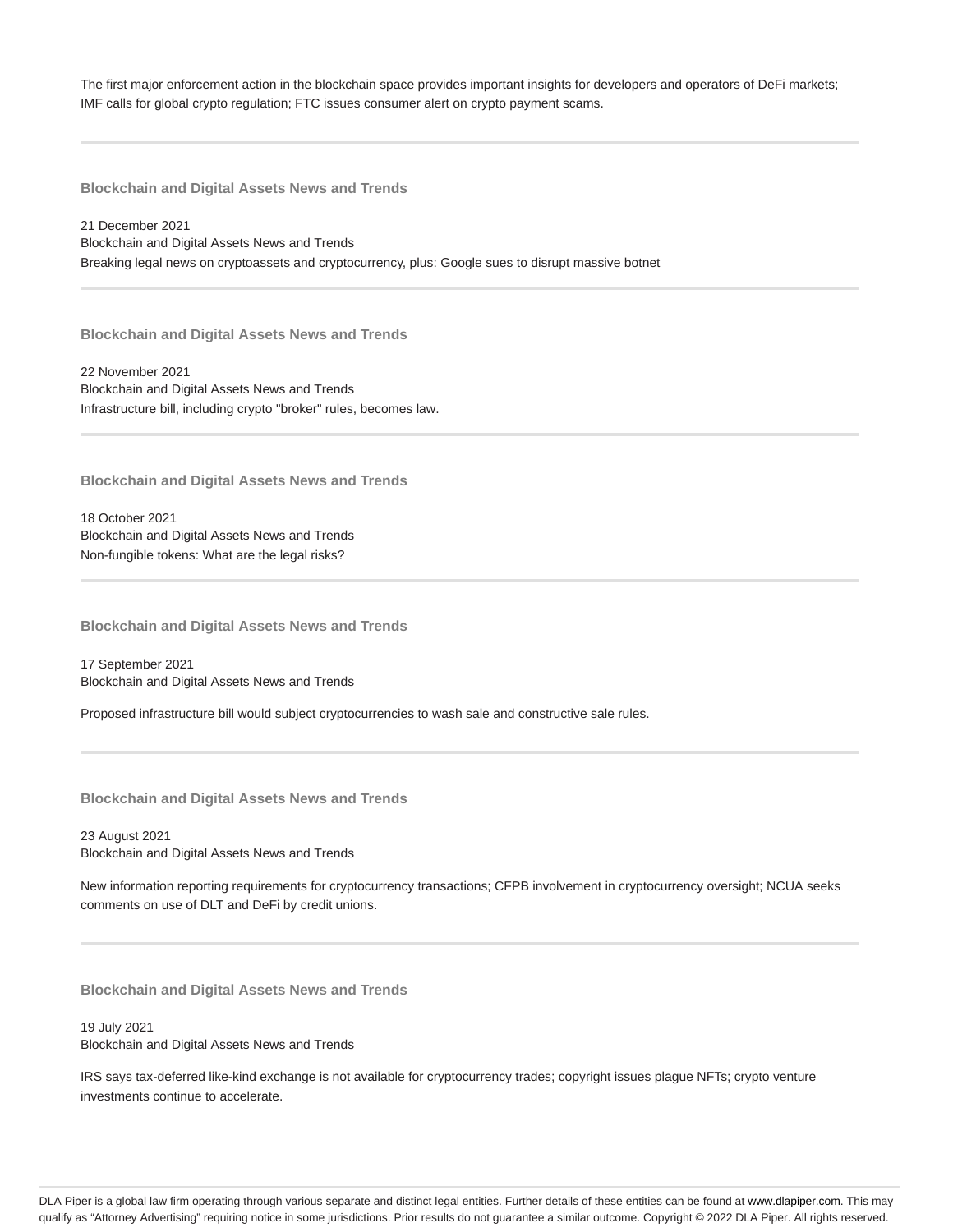21 June 2021

Blockchain and Digital Assets News and Trends Biden tax plan spotlights cryptocurrency transactions; FTC announces spike in cryptocurrency investment scams; El Salvador is first country to adopt bitcoin as legal tender.

**Blockchain and Digital Assets News and Trends**

20 May 2021 Blockchain and Digital Assets News and Trends

SEC issues Staff Statement on investments in the bitcoin futures market, plus latest legal developments governing the use and acceptance of blockchain technology, smart contracts and digital assets.

**Blockchain and Digital Assets News and Trends**

23 April 2021 Blockchain and Digital Assets News and Trends SEC revises token safe harbor proposal; UK updates tax treatment of cryptoassets.

**Blockchain and Digital Assets News and Trends**

22 March 2021 Blockchain and Digital Assets News and Trends

Wyoming moves to clarify legal status of DAOs; court dismisses class action against a cryptocurrency exchange.

**Blockchain and Digital Assets News and Trends**

25 February 2021 Blockchain and Digital Assets News and Trends Canada's AML regime amendments: is your interactive entertainment service or platform operating a "money service business"?

**Blockchain and Digital Assets News and Trends**

22 January 2021 Blockchain and Digital Assets News and Trends Looking at the OCC's guidance on stablecoins.

**Blockchain and Digital Assets News and Trends**

22 December 2020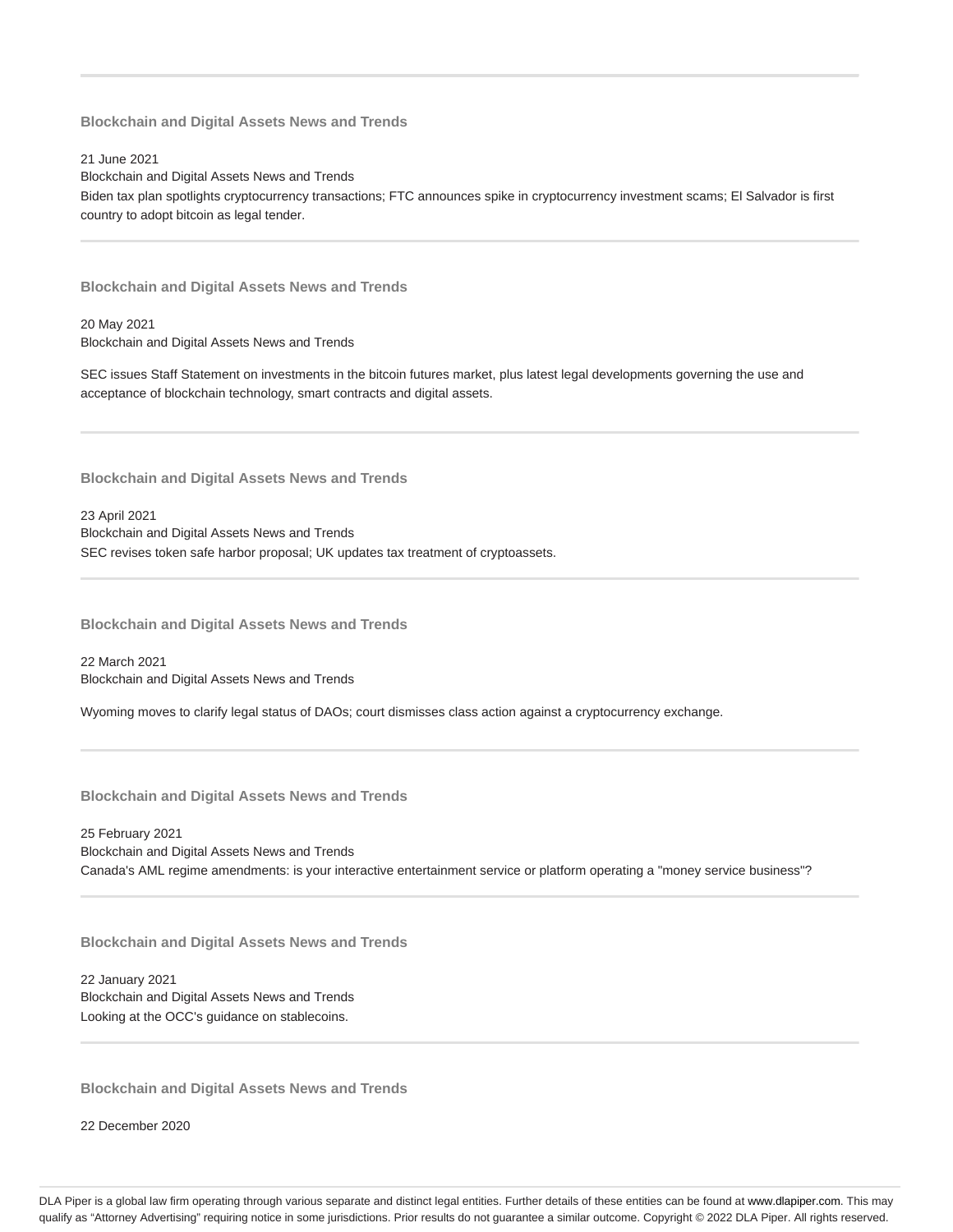New Jersey seeks to regulate digital asset business activity through a mandatory licensing framework.

**Blockchain and Digital Assets News and Trends**

23 November 2020 Blockchain and Digital Assets News and Trends IMF issues report on regulatory framework for CBDs and GSCs, SEC invites feedback on application of custody rule to digital assets.

**Blockchain and Digital Assets News and Trends**

21 October 2020 Blockchain and Digital Assets News and Trends SDNY finds Kin token is a security; unpacking the DOJ's cryptocurrency guidance – plus latest legal, regulatory and case law developments.

**SEC wins summary judgment that Kin token is a security**

21 October 2020 The decision underscores that many of the proposed arguments that digital tokens are not securities will be unsuccessful.

**Blockchain and Digital Assets News and Trends**

23 September 2020 Blockchain and Digital Assets News and Trends The court finds that a valid arbitration agreement exists in the ongoing WAX tokens dispute – plus latest legal, regulatory and case law developments.

**WAX tokens: Amendments to arbitration provisions still govern disputes**

23 September 2020 The court found that a valid arbitration agreement exists.

**Blockchain and Digital Assets News and Trends**

21 August 2020 Blockchain and Digital Assets News and Trends California appellate court affirms judgment for Coinbase in lawsuit over Bitcoin Gold – plus latest legal, regulatory and case law developments.

**Blockchain and Digital Assets News and Trends**

20 July 2020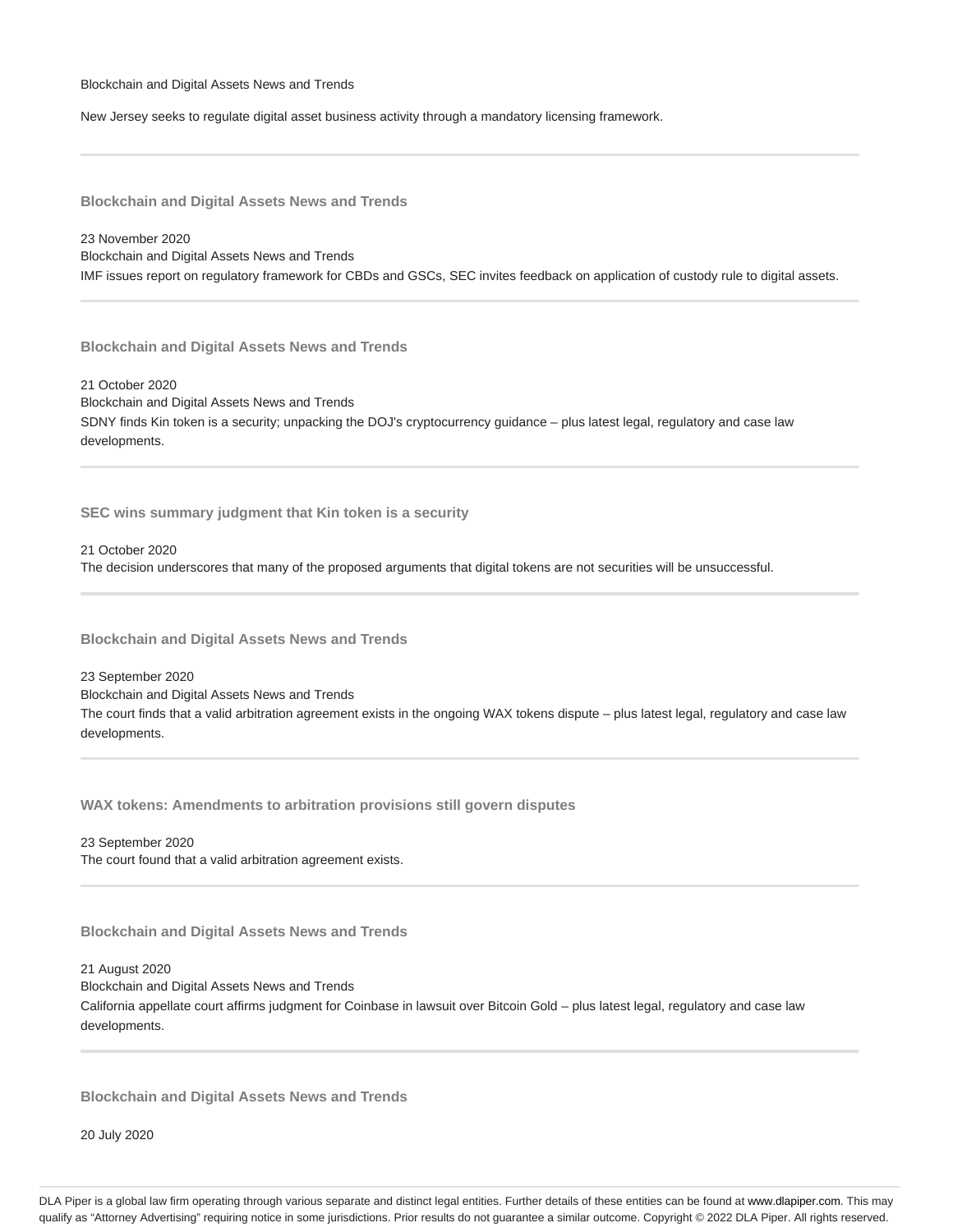Court upholds New York AG's Martin Act authority to investigate virtual currency fraud – plus latest legal, regulatory and case law developments.

- "Consortium blockchain governance: four critical issues for enterprise blockchain projects," Ledger Insights, April 24, 2019
- Co-author, "Top 10 FOSS legal developments in 2018," Synopsys, January 1, 2019
- Co-author, "The Big Legal Issue Blockchain Developers Rarely Discuss," CoinDesk, September 8, 2018
- Co-author, "The Rise of Tokens: Critical Considerations for VC Firms," PE Hub, April 20, 2018
- Co-author, "ICOs and hybrid token offerings a legal perspective" Brave New Coin, April 12, 2018
- Co-author, "Hybrid token offerings: the rise of token offerings for venture backed-companies," Brave New Coin, February 27, 2018
- Co-author, "Blockchain Regulation in Finance: Recent Developments and Prospects," The Distributed Ledger, September 2017
- "Top 10 FOSS legal stories in 2016," Opensource.com, February 2017
- "Top 10 Open Source Legal Developments in 2015," Openscource.com, January 2016
- "A Platform for IP Lift-Off," Global Corporate Venturing, July 2012
- Co-author, "Dealing with potential bankruptcy of a licensor; A bankruptcy remote entity may be one way to avoid risks for licensees," The National Law Journal, 4 Dec 2004

## **Events**

# Previous

**The Future of Blockchain and Digital Assets: The View of Silicon Valley**

27 October 2021 | 9:00 am - 5:00 pm PDT San Francisco

**How the Future of Blockchain will Impact the Boardroom Level Set**

July 2021 Webinar

**How the future of blockchain will impact the boardroom**

24 June 2021 | 1:30 - 2:45 PDT **Webinar** 

**Corporate venture capital 2021 compensation**

4 May 2021 | 12:00 - 1:00 EST **Webinar** 

**Non-fungible tokens: Understanding the complex legal issues in this revolution for copyright holders**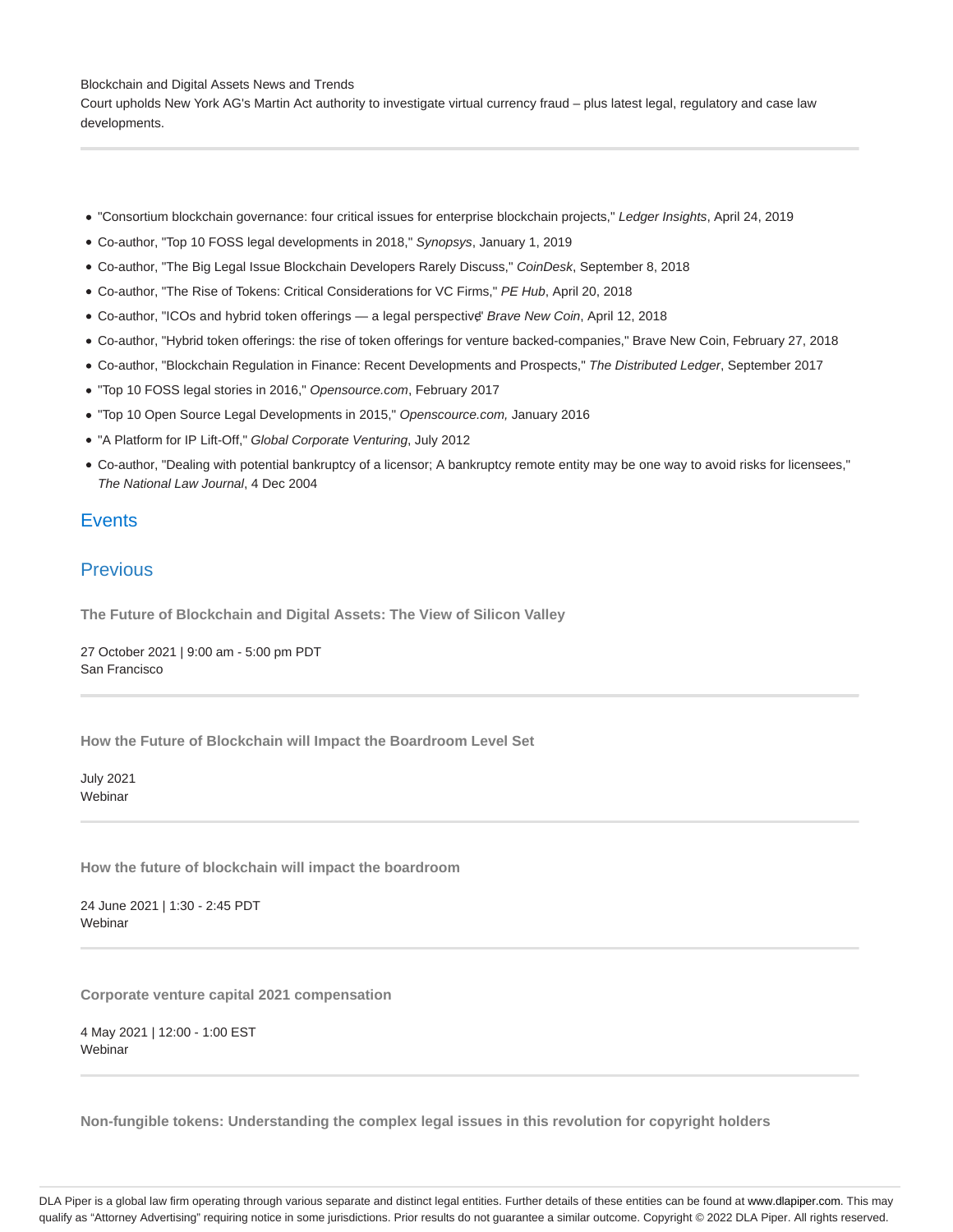12 April 2021 | 1:00 - 2:00 ET Webinar

**CVC strategy: Lessons from 2020, strategic considerations for 2021**

18 March 2021 | 12:00 – 1:00 ET **Webinar** 

**2021 Venture capital in the Middle East: The mini boom**

March 2021 Webinar

**Corporate venture capital 2020 compensation**

13 August 2020 | 1:30 - 2:30 ET **Webinar** 

**Fiduciary duties of directors in financially distressed companies**

4 August 2020 | 12:00 - 1:00 ET Webinar

**Successful enterprise blockchain adoption: Critical economic and legal issues**

16 July 2020 Webinar

**Corporate venture capital investment strategies in the COVID-19 pandemic**

7 July 2020 | 11:30 - 12:30 ET Webinar

- Speaker, "Non-Fungible Tokens: Understanding the Complex Legal Issues in this Revolution for Copyright Holders," Practising Law **Institute**
- Chair, "The Future of Blockchain: A Silicon Valley Perspective and Beyond," Practising Law Institute
- Intellectual Property Owner's Annual Conference, October, 2018, Intersection of IP and Open Source
- Woman's Director Council, September 2018 Blockchain Digital Ledger Technology
- Chair, State Bar of California Intellectual Property Section Open Source Presentation
- Investing in Open Source: Understanding the Opportunities and Managing the Challenges, SDForum
- Garage Technology Ventures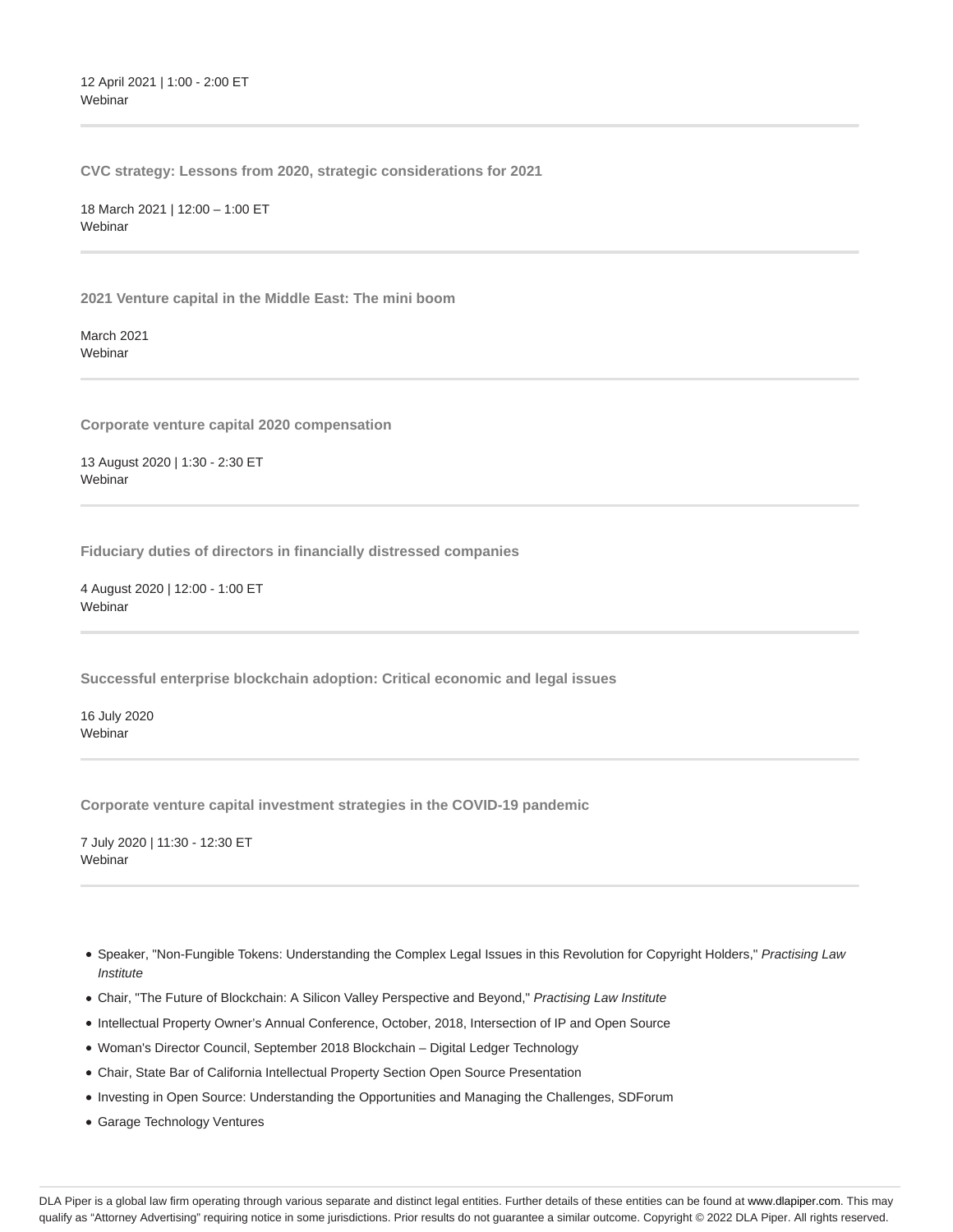- Georgetown University Law Center
- National Incubation Association
- National Association of Bankruptcy Trustees
- American Association of Publishers
- Seybold San Francisco Conference
- National Association of Broadcasters' Multimedia World
- Game Developers' Workshop
- Internet World
- American Society of Magazine Editors

## **NEWS**

**DLA Piper lawyers ranked in Chambers FinTech 2022**

13 December 2021

DLA Piper is pleased to announce that the firm received 19 firm rankings and 14 individual lawyer rankings in the Chambers FinTech 2022 guide.

**DLA Piper represents TikTok in launch of its first ever NFT collection**

#### 1 October 2021

DLA Piper is pleased to announce its representation of TikTok in the launch of the video platform's first ever non-fungible token (NFT) collection.

**25 DLA Piper lawyers in 9 countries recognized as world's leading patent professionals**

#### 15 October 2020

IAM Patent 1000: The World's Leading Patent Professionals 2020 has named 25 DLA Piper lawyers in nine countries to its list of top patent professionals.

### MEDIA MENTIONS

- "Top Billing for NFTs," Los Angeles Lawyer, May 2022
- . "As NFTs Spur a Digital Gold Rush, Law Firms Are Getting in on the Action," Law.com, July 1, 2021
- "Clear Governance Key for Enterprise Blockchain to Move Forward," Cointelegraph, July 26, 2020
- "UK likely ahead of US in setting global agenda for IoT regulation," LegalTech News, May 10, 2019
- "Unbeknownst to many, IoT devices (and their cyber risk) are everywhere," LegalTech News, April 3, 2019
- "A perfectly imperfect marriage: blockchain and open source," Above the Law, February 20, 2019
- . "What Dr. Seuss can teach us about bringing cybersecurity onto the blockchain," Forbes, November 2, 2018
- . "Knowing what you don't know is more important than being brilliant,' with Mark Radcliffe of DLA Piper," Thrive Global, November 1, 2018
- . "13 things that every blockchain company must understand, with Mark Radcliffe of DLA Piper," Authority Magazine, November 1, 2018
- "Davis's Take: Crypto Cowboys Ready to Lay Down the Law," The Wall Street Journal, March 8, 2018